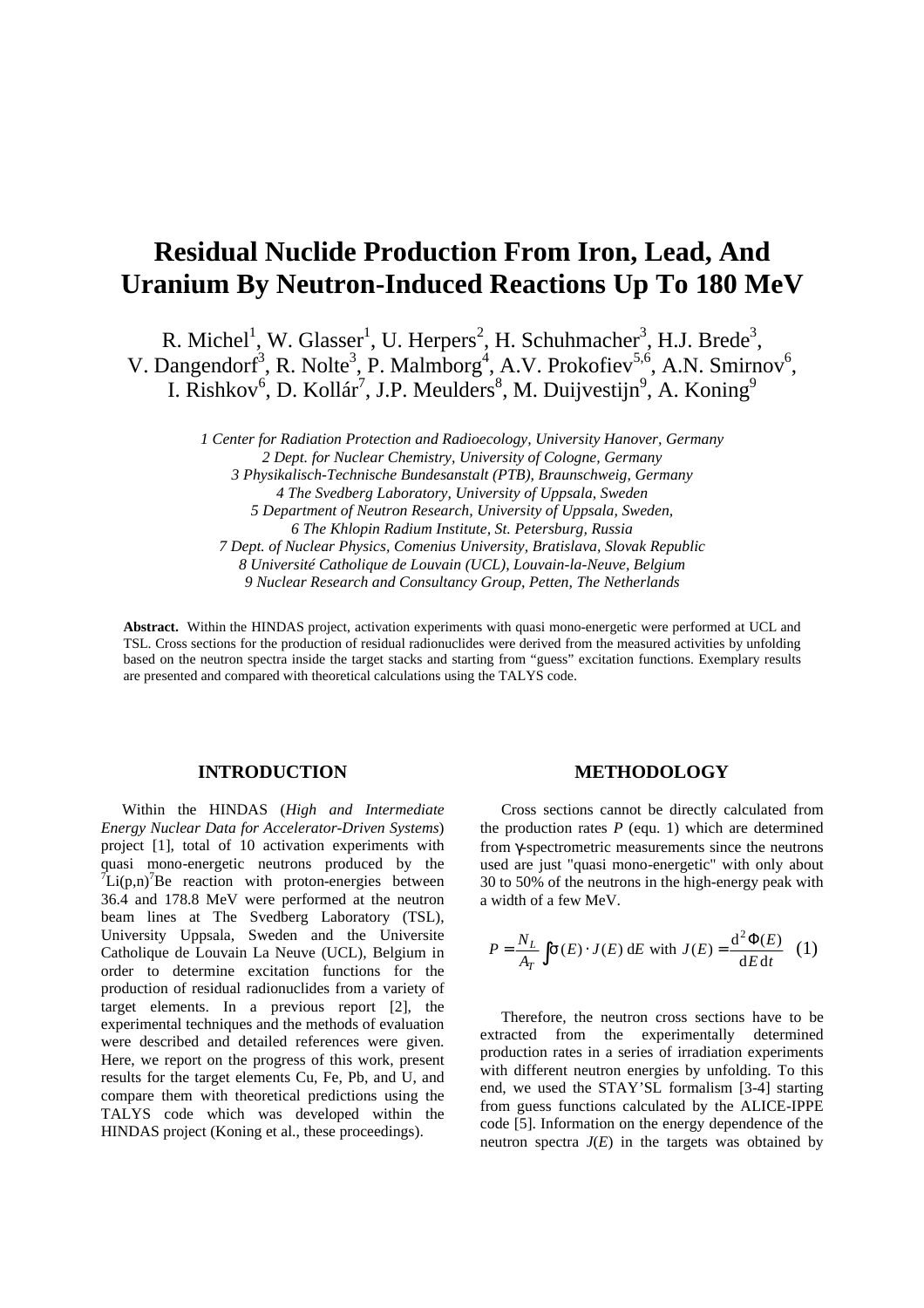modeling the neutron spectra by Monte Carlo techniques; see [2] for details and references. These transport calculations started either from the experimentally determined neutron spectra (at UCL) or from the systematic of experimentally measured neutron emission spectra of the  ${}^{7}Li(p,n)$ -reaction. The calculations described the transport of the neutrons into the target stacks and into the individual targets as well the production and transport of secondary particles inside the massive target stacks which cannot be neglected.

In our previous work [2], an iterative approach of Kim et al. [6] was used which does not give entire excitation functions but resulted in individual cross sections at the peak neutron energies of the different experiments, only. We now succeeded in a complete unfolding of the excitation functions. It turned out that the results are rather independent of the guess functions used. The unfolding gives also complete standard uncertainties of the cross sections for all the energies. A further advantage is that this procedure can be repeated and the results can be improved if new information becomes available.

### **RESULTS AND DISCUSSION**

We present here exemplarily results for the production of  $56C$ o from natural copper (Fig. 1), of  $54$ Mn,  $52m+g$ Mn,  $51Cr$ , and  $48V$  from natural iron (Fig. 2), of  $200Pb$ ,  $196Au$ , and  $103Ru$  from natural lead and of <sup>103</sup>Ru from natural uranium (Fig. 3). For each product nuclide, we present also cross sections for its protoninduced production to allow a comparison of the different modes of formation. For some of the excitation functions, we give also the guess functions used. Further, the new data are compared with theoretical predictions calculated by the TALYS code.

Only for the reaction  $<sup>nat</sup>Cu(n,X)<sup>56</sup>Co$  (Fig. 1) exist</sup> results from other authors. The agreement between our excitation function and the cross sections for neutronenergies of 55 MeV, 61 MeV, and 75 MeV reported by Kim et al. [6] is quite satisfying. This reaction shows significant differences between the p- and n-induced productions of <sup>56</sup>Co over the entire energy range. **Above** 

For the target element iron (Fig. 2), the differences between the p- and n-induced production modes are clearly seen for  $52m+g$ Mn for all energies and for  $54Mn$ and <sup>48</sup>V at energies below 50 and 70 MeV, respectively. These differences can be attributed to individual reaction channels involving differently light complex particles. For  ${}^{51}Cr$  and  ${}^{46}Sc$  (not shown) these differences are marginal.



**FIGURE 1.** Excitation functions for the production of  ${}^{56}Co$ from natural copper by n- and p-induced reactions. For ninduced reactions the STAY'SL results and their uncertainties are given as solid line and shaded area, the ALICE-IPPE guess function as dotted line and the TALYS calculations as full diamonds. Open diamonds are experimental cross sections for  $<sup>nat</sup>Cu(p,X)<sup>56</sup>Co$  [7]. Open</sup> squares are experimental results for  $<sup>nat</sup>Cu(n,X)<sup>56</sup>Co[6]$ .</sup>

The rather large uncertainties in the excitation function for the production of  $48V$  from iron for energies around 130 MeV are due to problems with the low-level counting of the small activities produced. A similar problem is to be seen for the production of  $200Pb$  from lead (Fig. 3) at 110 MeV where a minimum in the excitation function occurs without physical reason.

For the target element lead (Fig. 3), the differences between p- and n-induced production modes are due to hindrance of p-evaporation in heavy target elements  $(196)$ Au and  $200$ Pb) and to differences in the general probability of p- and n-induced fission  $(^{103}Ru)$ . The differences seen between p- and n-induced fission of lead do not show up for  $\frac{99}{9}$ Mo from uranium (Fig. 3).

The structures in the excitation function for  $103$ Ru from uranium predicted by the TALYS code at energies below 30 MeV cannot be resolved by the present experimental technique. Generally, the results of the TALYS calculations reproduce the experimental data fairly well though some problems pertain. It is interesting to not that there are significant differences between the TALYS and the ALICE-IPPE calculations in several cases.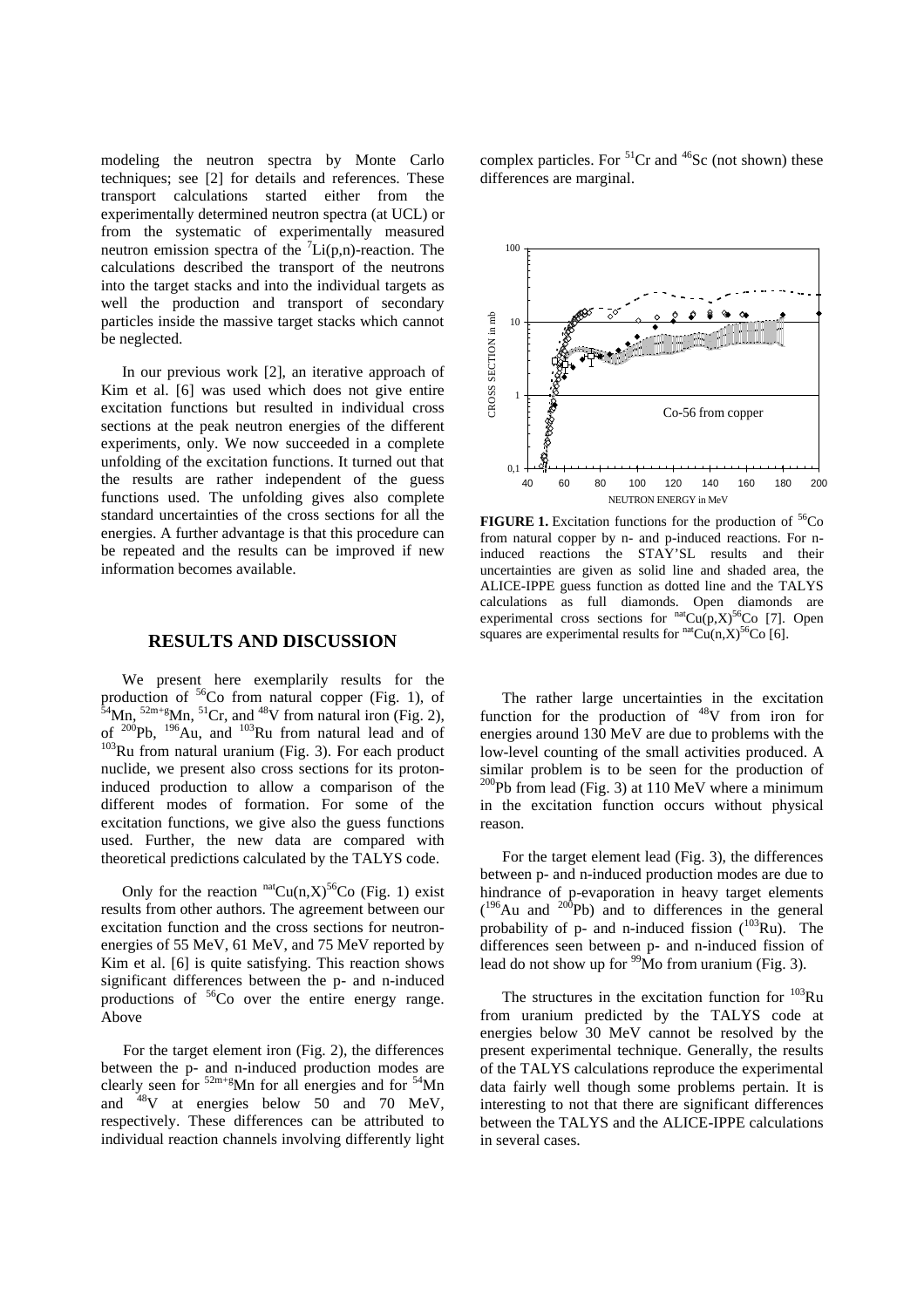

**FIGURE 2.** Excitation functions for the production of  $54$ Mn,  $52m+g$ Mn,  $51Cr$  and  $48V$  from natural iron by n- and p-induced reactions. For n-induced reactions the STAY'SL results and their uncertainties are given as solid line and shaded area, the ALICE-IPPE guess function as dotted line and the TALYS calculations as full diamonds. Open diamonds are cross sections for the p-induced production from [7] and Michel et al. (these proceedings).

## **CONCLUSION**

The results of these studies demonstrate that there are distinct differences between n- and p-induced production modes of residual nuclides which are of importance for accelerator-driven technologies and for other applications. The experimental determination of the respective excitation functions is feasible using irradiation experiments at high-current sources of quasi-monoenergetic neutrons and unfolding the underlying excitation functions from the experimental production rates.

Further excitation functions for the n-induced production of residual nuclides are needed to validate

theoretical predictions of cross sections for their production and to improve the theoretical understanding of the differences between n- and pinduced reaction modes.

## **ACKNOWLEDGMENTS**

The authors wish to thank the authorities of UCL and TSL for the beam-time and the accelerator staff for their kind co-operation. This work was funded within the EC 6<sup>th</sup> Framework project HINDAS.